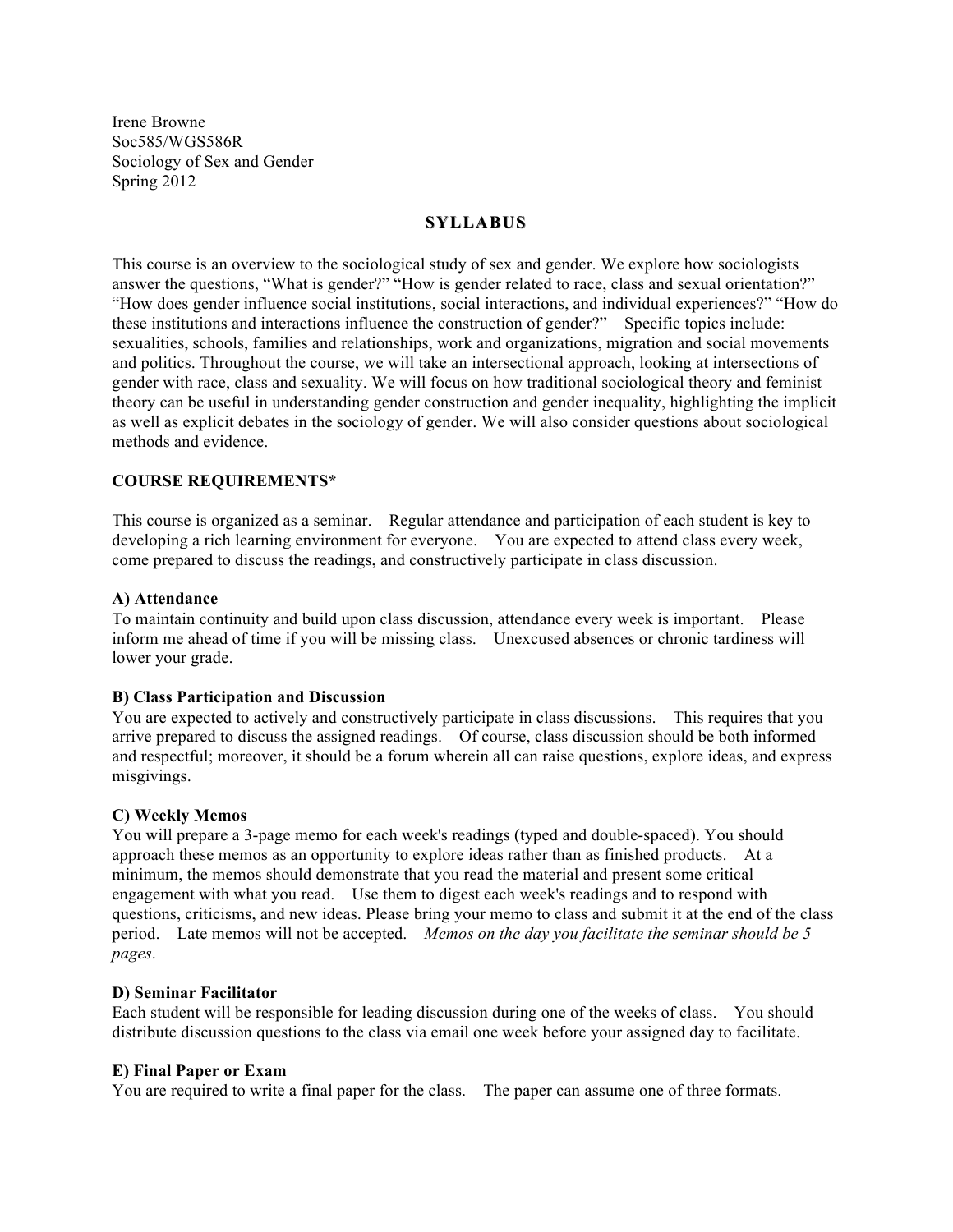Students must inform me by Thursday, March 29 which type of final paper they will complete.

- 1) An empirical research paper. Your paper should include data, with the goal of revising it for publication. You can revise a paper that you have already written for this requirement, as long as the revisions are substantial. You will need permission from the instructor if you want to revise an existing paper.
- 2) A research proposal. If you do not have data to analyze, you might want to write a research proposal. The proposal should describe a study that you could feasibly conduct and submit for funding.
- 3) A final "exam." The exam will require that you answer 2-3 "prelim-like" questions.

# *Grading:*

| Participation:       |     | 20% |
|----------------------|-----|-----|
| Weekly memos:        | 20% |     |
| Seminar facilitator: |     | 20% |
| Final paper:         |     | 40% |

# **Required readings:**

Collins, Patricia Hill. 2000. *Black Feminist Thought*, 2<sup>nd</sup> edition. NY: Routledge Press.

Ridgeway, Cecilia. 2012. *Framed by Gender*. Oxford University Press.

Pascoe, CJ. 2007. *Dude, You're a Fag: Masculinity and Sexuality in High School.* Berkeley, CA: University of California Press.

Kang, Milliann. 2010. *The Managed Hand: Race, Gender and the Body in Beauty Service Work.*  Berkeley, CA: University of California Press*.*

Lan, Pei Chia. 2006. *Global Cinderellas: Migrant Domestics and Newly Rich Employers in Taiwan.*  Durham, NC: Duke University Press.

Klawiter, Maren, 2009. *The Biopolitics of Breast Cancer: Changing Cultures of Disease and Activism* (University of Minnesota Press)

Articles on EUCLID electronic reserve.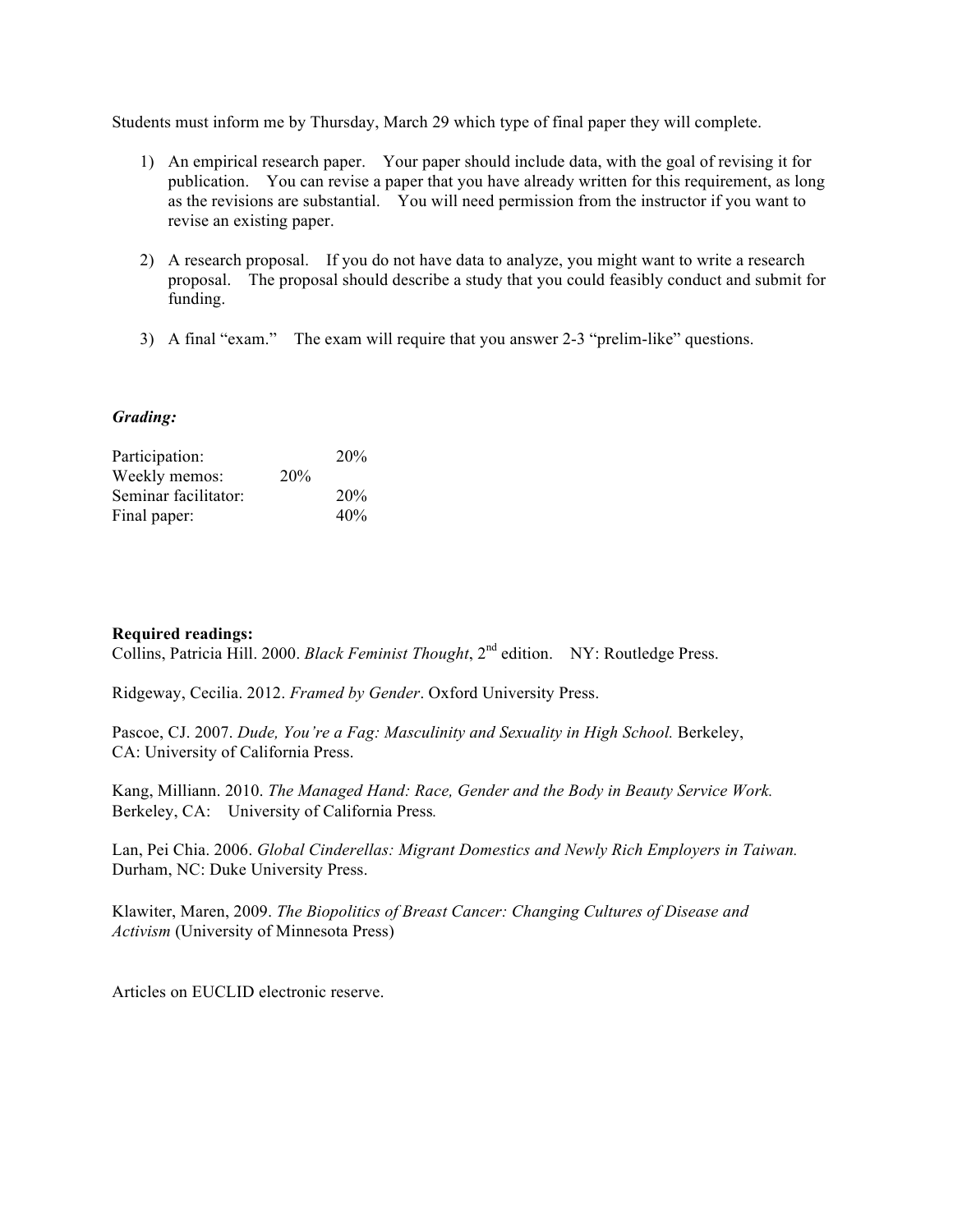# **COURSE SCHEDULE**

Amin Ghaziani (University of British Columbia) and Delia Baldassarri (New York University), "Cultural Anchors and the Organization of Differences: A Multi-method Analysis of LGBT Marches on Washington," *American Sociological Review* (2011) 76(2): 179-206

# **INTRODUCTION**

Jan 19 INTRODUCTIONS

# **WHAT IS GENDER? WHAT IS GENDER?**

- Jan 26 Collins, Patricia Hill. *Black Feminist Thought*, 2nd edition. [Intersectionality; matrix of domination]
- Feb 2 Choo, Hae Yeon and Myra Marx Ferree. 2010. "Practicing Intersectionality in Sociological Research: A Critical Analysis of Inclusions, Interactions and Institutions in the Study of Inequalities." *Sociological Theory* 28:129-49.
	- Browne, Irene and Joya Misra. 2003. "The Intersection of Gender and Race in the Labor Market." *Annual Review of Sociology* 29:487-513.

McCall, Leslie. 2005. "The Complexity of Intersectionality." *Signs* 30(3):1771-1800 Freeman, Carla. 2010.

Wingfield, Adia. 2009. "Racializing the Glass Escalator," *Gender & Society* 23(5): 5-26. [multiple approaches to intersectionality]

Feb 9 Greenberg, Julie. 2002. "Deconstructing Binary Race and Sex Categories." *San Diego Law Review* 39:917-942.

Connell, R.W. and James Messerschmidt. 2005. "Hegemonic Masculinity: Rethinking the Concept," *Gender & Society* 19(6): 829-859.

Schilt, Kristen and Laurel Westbrook. 2009. "Doing Gender, Doing Heteronormativity." *Gender & Society*.

Hird, Myra. 2002. "For a Sociology of Transsexualism." *Sociology* 36: 577-595.

Udry, Richard. 2000. "Biological Limits of Gender Construction." *American Sociological Review* 65:443-457. (see next page for more on Udry)

Kennelly, Merz, and Lorber. 2001. "Comment: What is Gender?" *ASR* 66. Udry. "Reply: Feminist Critics Uncover Determinism, Positivism, and Antiquated Theory." *ASR* 66.

[social construction of gender, gender/sexuality/power]

Feb 16 Ridgeway, Cecilia. 2011. *Framed by Gender*. [Social Psychological Theory of gender inequality; linking micro, macro, meso]

# HOW DO INSTITUTIONS SHAPE GENDER? HOW DOES GENDER INFLUENCE **INSTITUTIONS, INSTITUTIONS, IDENTITY AND EXPERIENCE?**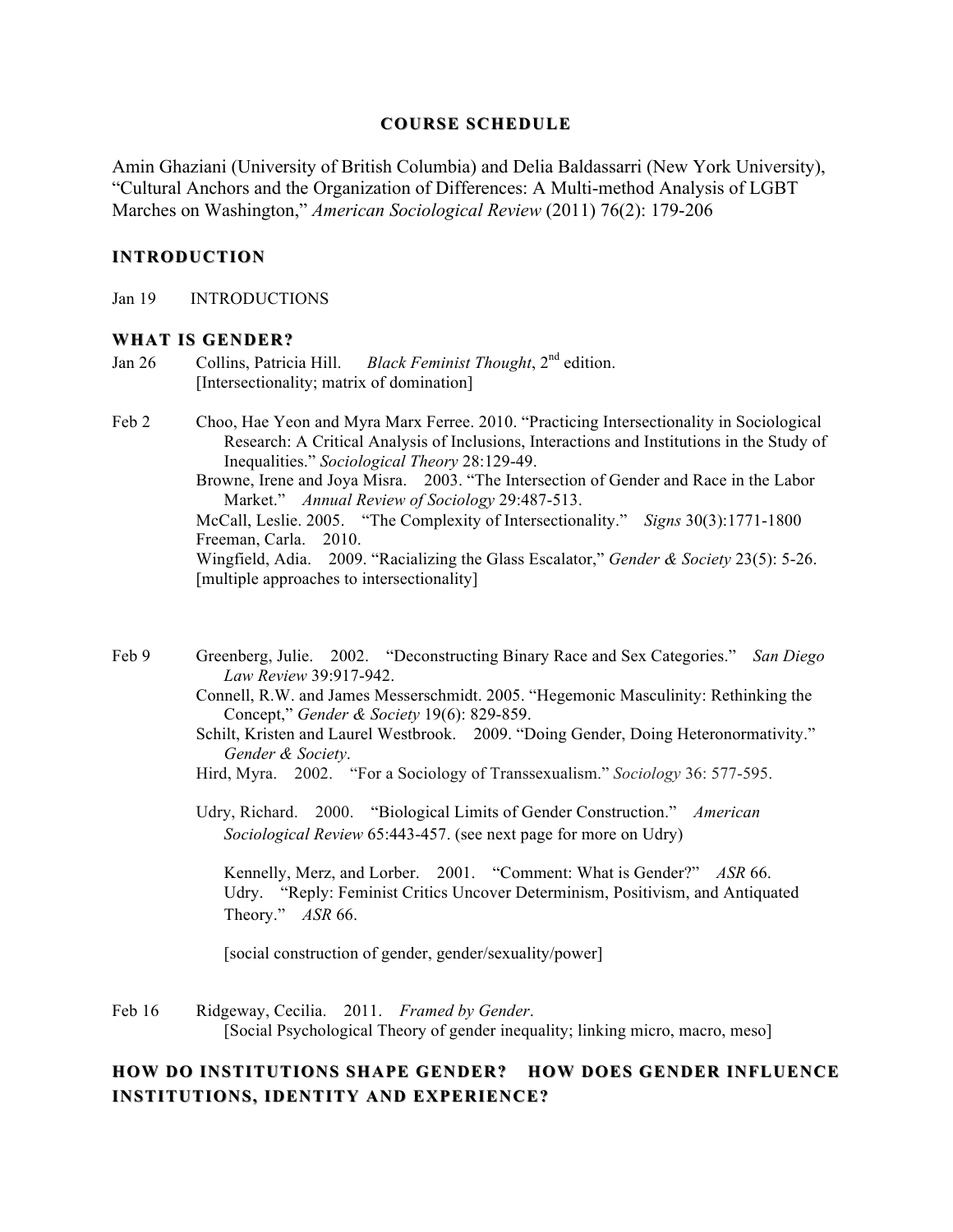## *Sexuality/Schools*

Feb 23 Pascoe, CJ. 2007. *Dude, You're a Fag: Masculinity and Sexuality in High School.*  Berkeley, CA: University of California Press.

### *Schools, cont.*

- Mar 1 Lopez, Nancy. 2002. "Rewriting Race and Gender High School Lessons: Second-Generation Dominicans in New York City." *Teachers College Record* 104(6):1187-1203.
	- Bettie, Julie. 2000. "Women without Class: Chicas, Cholas, Trash and the Presence/Absence of Class Identity." *Signs* 26(1):1-25.
	- Steidl, Christina. 2011. "The Horizonal Pipeline: Institutional Effects of Race, Class and Gender Stratification in STEM Fields." Unpublished manuscript, Emory University.
	- Mickelson, Roslyn. 1989. "Why Does Jane Read and Write So Well?" *Sociology of Education*  $62(1):47-63$ .
	- Mickelson, Roslyn. 2011. "Gender and Education." In *Schools and Society: A Sociology Approach*, edited by Jeanne H. Ballantine and Joan Z. Spade. Sage.